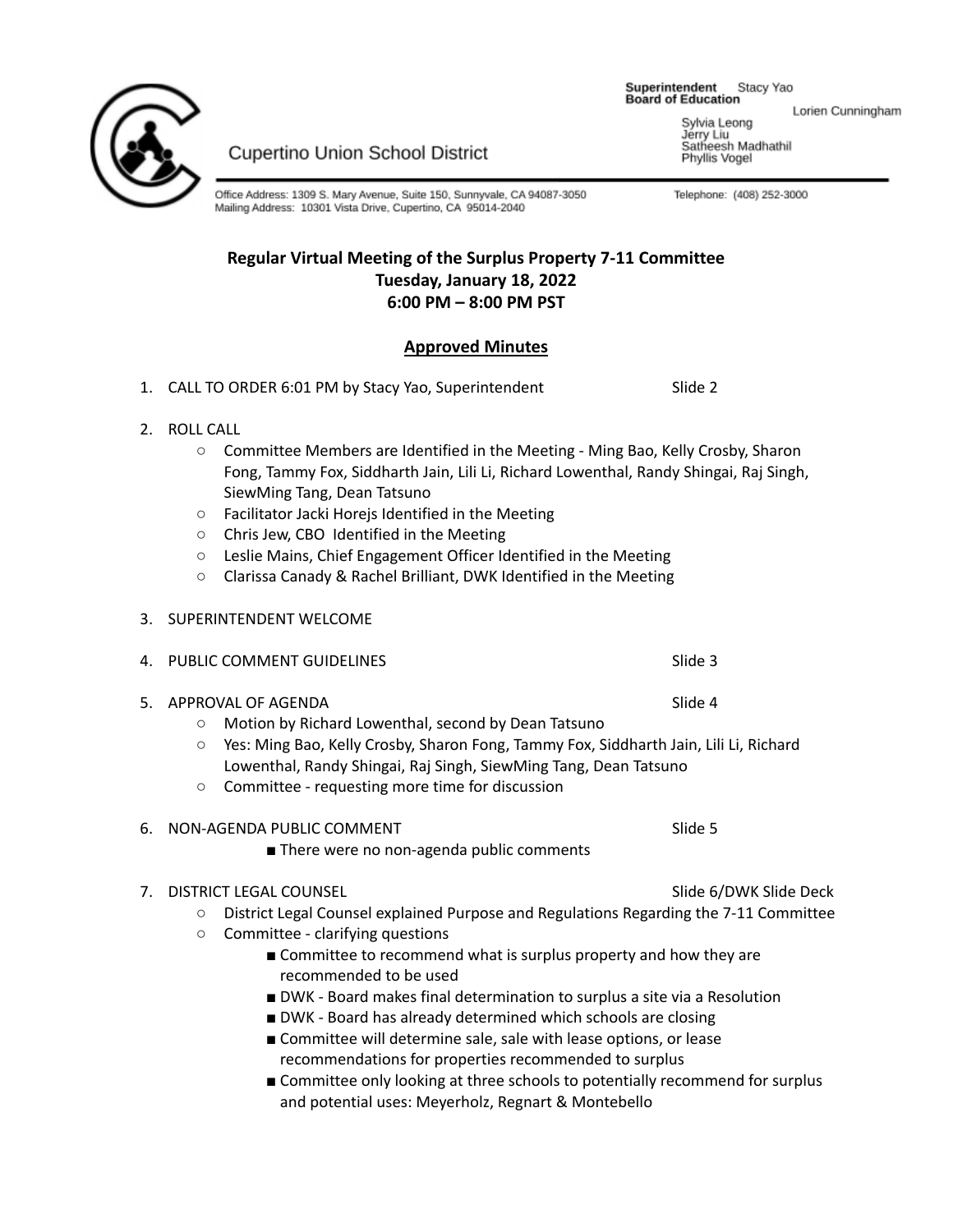- Committee requests definition of surplus property i.e. a closed school campus could be used for District purposes (programs, offices, child care for teachers, workforce housing, etc) and not be surplus.
- Committee asked about City constraints or contractual obligations and DWK said we would look at them and determine if any are burdensome and how to extinguish any obligations.
- Committee confirmed that the end result is a recommendation report to the Board, it may or may not include budget per se but might look at different options and the potential maximum generation of revenue.
- The Committee wants to confirm all materials will be available on the CUSD 7-11 web page, and additional information available on Google Drive to the Committee. Committee requests items on Google Drive be accessible to the public web page. Committee requests the recordings of meetings be made available on the 7-11 web page. There is not currently a notification on Parent Square.
- Committee will be informed of organizations/groups/developers that have expressed interest in the sites.
- Committee will also be informed of zoning restrictions on the sites.
- Committee members will use the meetings to conduct all business related to the Committee. All follow up items will be brought to the next meeting so everyone gets the information in the public meeting. Discussions will be done in the public meeting through breakouts in Zoom, etc. Committee can request items for future agenda items using the Parking Lot.

(https://docs.google.com/document/d/1\_qYiyP5k6Pg7dBx\_AFHtEvDJOSYEkbTOy Y0yecW6-xE/edit?usp=sharing)

- Committee confirms social media rules in effect throughout the active Committee time (until June).
- Public comment can occur before any action is taken by the Committee on any item just like a Board Meeting.
- There were no public comments on this item
- 8. PURPOSE / MISSION OF COMMITTEE / BOARD OF EDUCATION Slide 7 MANDATE FOR COMMITTEE
	- Committee to determine recommendation for surplus property (incl. parts of schools)
	- Stacy CDE had clarifying questions about Waiver for Montebello, shared with stakeholders i.e. bargaining units but CDE wanted more information and due to timing it was decided at that time to add Montebello to this 7-11 Committee.
	- Committee curious any residents/staff from Montebello represented on Committee. At this time no.
		- There were no public comments on this item

## 9. ACTION ITEMS Slide 8

- Committee Chairperson Selection Randy Shingai nominated Richard Lowenthal
	- Motion by Kelly Crosby, second by Dean Tatsuno
	- Yes: Ming Bao, Sharon Fong, Tammy Fox, Siddharth Jain, Lili Li, Randy Shingai, Raj Singh, SiewMing Tang
- Committee Vice Chairperson Selection Lili Li nominated Raj Singh
	- Motion by Richard Lowenthal, second by Ming Bao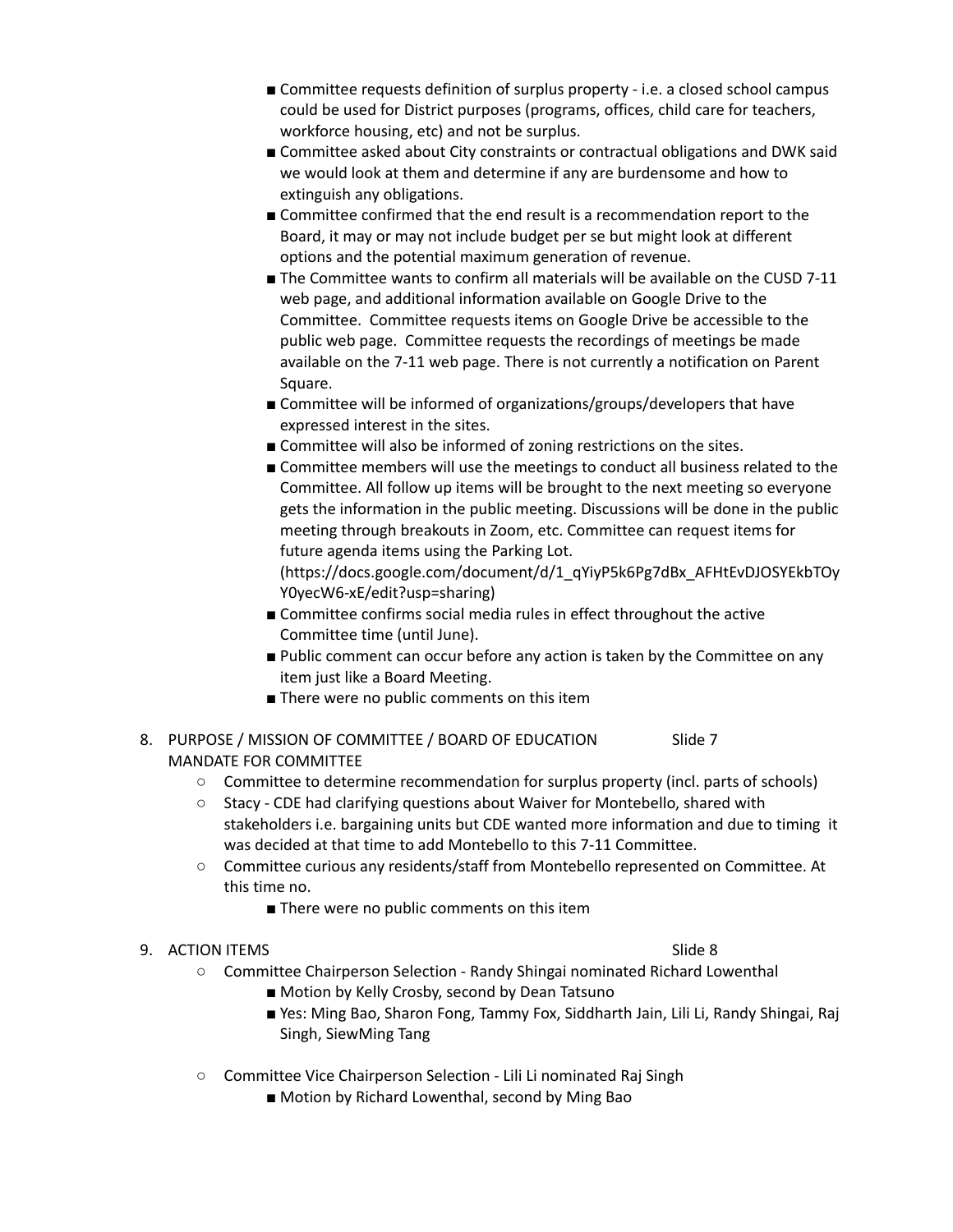- Yes: Kelly Crosby, Sharon Fong, Tammy Fox, Siddharth Jain, Lili Li, Randy Shingai, SiewMing Tang, Dean Tatsuno
- Adoption of Resolution 2022-1: Authorizing Electronic Meetings During a State of Emergency pursuant to Government Code Section 54953 (E). SLIDE 9
	- Motion by Richard Lowenthal, second by Kelly Crosby
	- Yes: Ming Bao, Sharon Fong, Tammy Fox, Siddharth Jain, Lili Li, Randy Shingai, Raj Singh, SiewMing Tang, Dean Tatsuno
	- There were no clarifying questions from the Committee
	- There were no public comments on these items
- 10. DISCUSSION / INFORMATION ITEMS SIDE 10-11
	- STAFF REPORT CUSD Facilities Consideration Process and Overview
		- 1. Committee Meeting Dates and Times
		- 2. Meeting Process
		- 3. Meeting Norms & Zoom Norms
		- 4. Committee Topics
		- Clarifying Questions:
		- Committee wanted to confirm agendas will be posted 72 hours prior to the meeting.
		- Committee wanted to understand why the committee needs to review enrollment data. Ed Code requires the committee to review enrollment data.
		- Committee wanted to confirm the slide deck will be in Google Drive.
		- There were no public comments on this item
	- $\circ$  CITIZENS ADVISORY REPORT SLIDE 12-17
		- Clarifying Questions Information on the website located here: <https://www.cusdk8.org/Page/8760>
		- Committee wanted to understand the difference between CAC and 7-11.
		- CAC Web page for meeting agendas and minutes <https://www.cusdk8.org/Page/8988>
		- The CAC had six recommendations and the Board ultimately decided on a blended decision for school closures, not any one recommendation.
		- The Board decided to close schools. The committee will recommend surplus and ultimately the Board will vote and decide what is surplus.
		- Example: District Office could be housed in a portion of a property and might leave the remainder of the property to be leased out as surplus.
		- There were no public comments on this item

○ CURRENT ENROLLMENT NEWSTADE Slide 18

- Clarifying Questions:
- The Committee can use budget/revenue generation as a decision factor in looking at surplus properties.
- There was one (1) public member who submitted a comment card for this item; one (1) was present when called to speak: Tracy K.